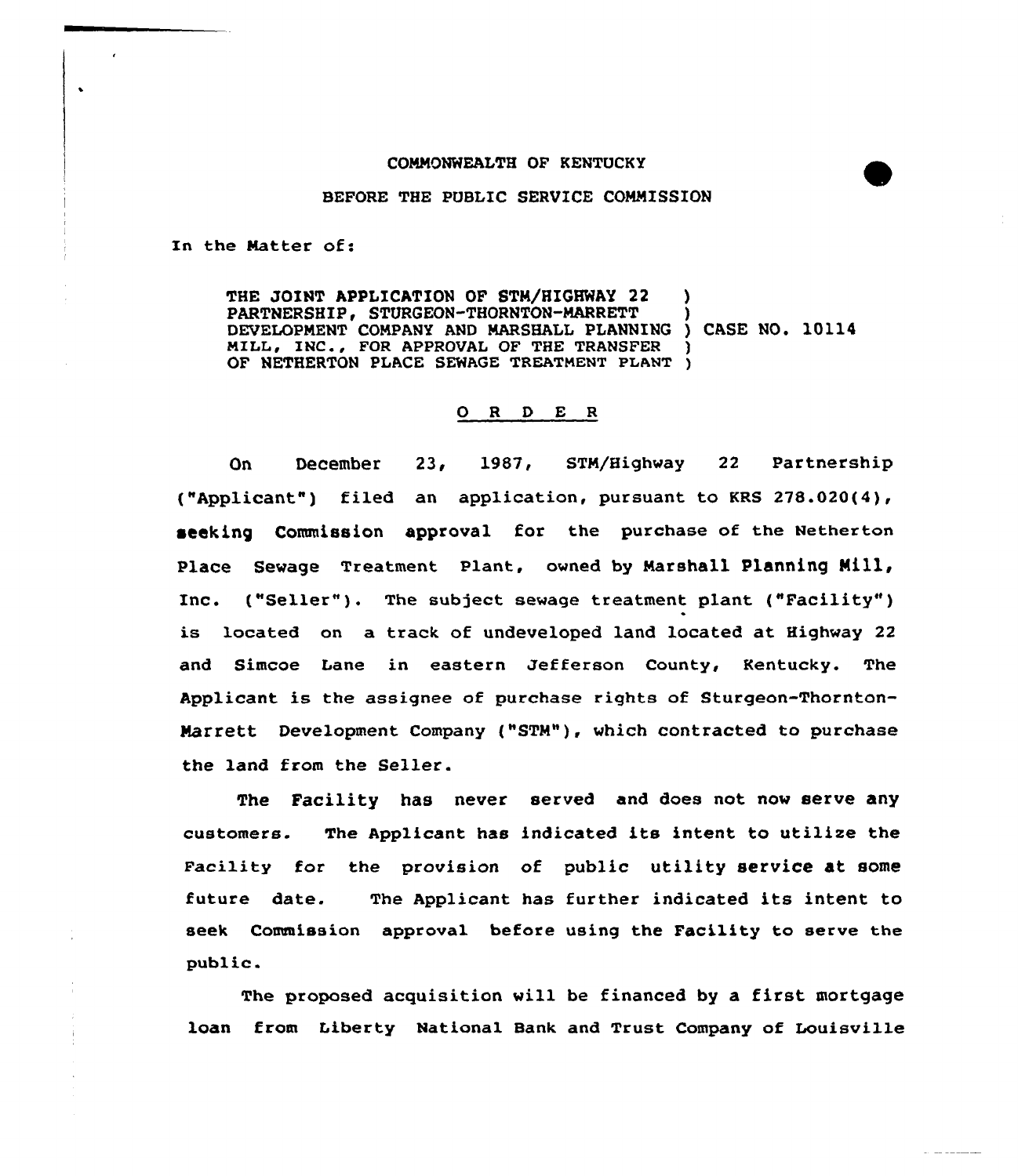("Liberty" ). <sup>A</sup> copy of the commitment letter between buyer and Liberty was filed as an exhibit to the buyer's application. Additionally, STH has agreed to provide financial support to the Applicant, for the operation of the Facility.<sup>1</sup>

STM presently controls, through subsidiaries, the operation of three other sewage treatment utilities in Jefferson County, Kentucky.2

The Commission believes that the proposed acquisition and transfer is in the public interest and that the Applicant, given its agreement with STN, has the financial, technical and managerial abilities to provide reasonable service, as required by KRS 278.020(4).

The Commission FINDS that the proposed transfer of the Netherton Place Sewage Treatment Plant to STN/Highway 22 Partnership should be approved.

IT IS THEREFORE ORDERED that the proposed transfer be approved.

IT IS FURTHER ORDERED that the STN/Highway 22 Partnership seek Commission approval and file <sup>a</sup> proposed tariff, pursuant to KRS 278.160, before operating the Netherton Place Sewage Treatment Plant.

 $-2-$ 

 $\mathbf{1}$ Exhibit B to the joint application.

 $\mathbf{2}$ Copperfie1d Sewage Treatment Plant; English Station Sewage Treatment Plant; Running Creek Sewage Treatment Plant.